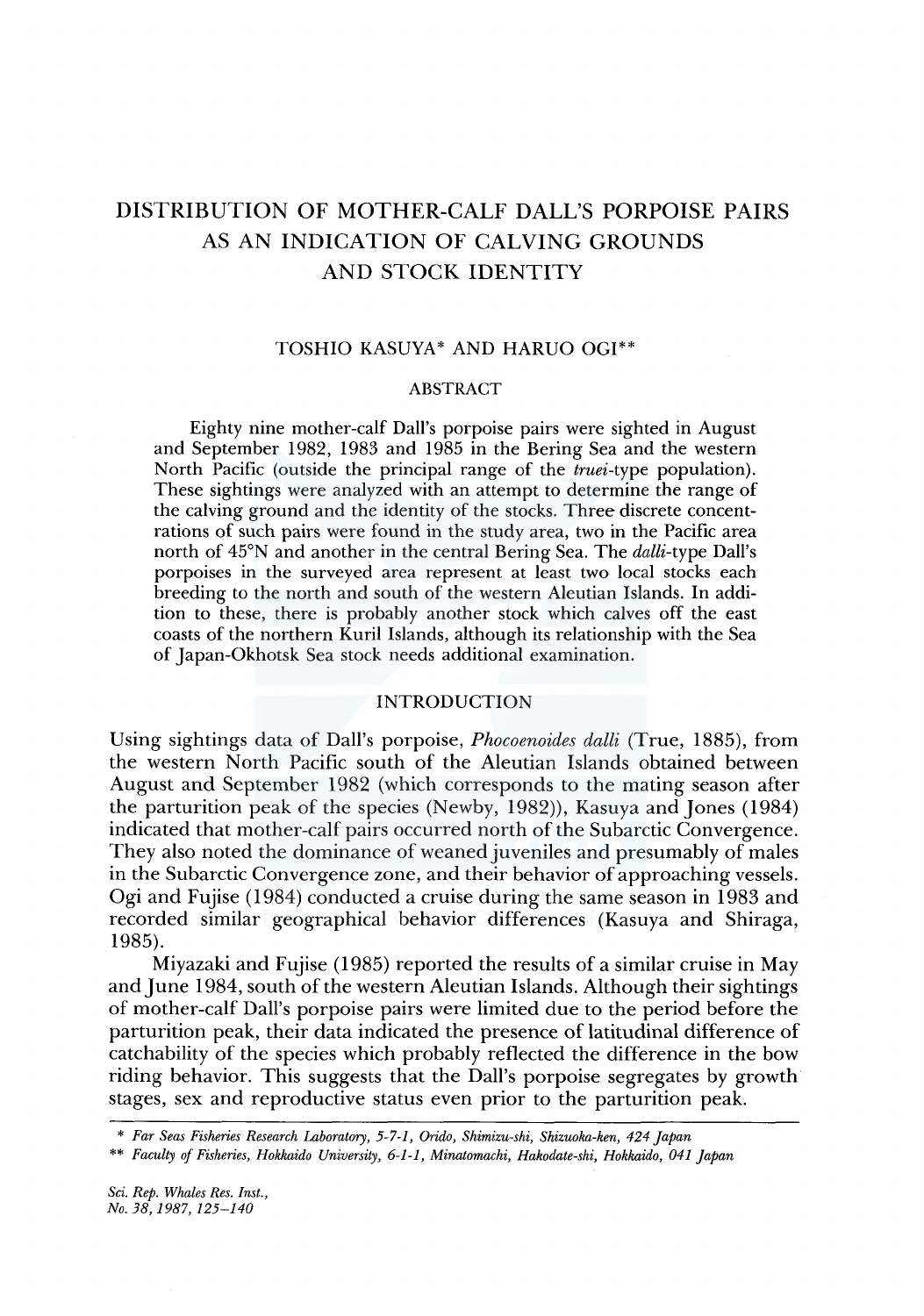The above studies brought to question if such segregation within the species, especially that of the calving individuals extends further north into the Bering Sea. In order to resolve this question, Japan Fisheries Agency conducted in 1985 a 47 days cruise of the *Hoyomaru No. 12* in the Bering Sea for sighting and collecting biological sample from the species by harpooning (Ogi, Tanaka, Kuramochi and Yamamoto, 1986).

Using data obtained during these three cruises conducted after the parturition peak for Dall's porpoises, the present study analyzes segregation of their breeding population, and attempts to identify the local stocks of the species in the western North Pacific and Bering Sea.

# MATERIALS AND METHODS

Materials used are sighting records of Dall's porpoises obtained during three cruises (17 August to 17 September 1982, 10 August to 16 September 1983, and 6 August to 17 September 1985) of the *Hoyomaru No. 12*. This vessel was chartered by the Japan Fisheries Agency for the purpose of studying the biology of the Dall's porpoise incidentally taken in the Japanese salmon gillnet fishery. During these cruises sightings were conducted in the same way as those described by Kasuya and Jones (1984). Most of the Dall's porpoise schools were chased for possible harpooning, although the length and method of the chase were not the same between the cruises and the proportion of passed schools (schools neither chased or closed for harpooning or for further observation) were significantly higher in the 1985 cruise as mentioned below. In the following section the former survey mode (i.e., research vessel stops ordinary sightings activity and to approach the porpoise schools for observation or harpooning) is expressed as closing mode, and the latter (i.e., the vessel continues sighting on the prefixed track line even after finding a school) as passing mode.

Biologists on board the 1982 cruise were Y. Fujise, T. Kasuya and C. Thomson. Outline of the cruise track line and proportion of individuals constituting mother-calf pairs in the daily sightings of the Dall's porpoise are given in Fig. 1 and Appendix Table 1. Further details of the cruise and sightings are in Kasuya and Jones (1984).

Y. Fujise, H. Ogi and S. Shiraga were on board of the 1983 cruise, except for the two days period (14 August and 8 September) when it cruised within fishery conservation zone (FCZ) of the Union of Soviet Socialist Republics (USSR), the survey was conducted in the Pacific area south of the FCZ of the United States of America (USA) and all Dall's porpoise schools encountered were chased. Sightings were discontinued on 2 days of rough weather, but continued on days of poor visibility. Results of the sightings and the cruise track line are given in Fig. 2 and Appendix Table 2.

The 1985 cruise was conducted with four biologists on board, H. Ogi, H. Tanaka, T. Kuramochi and Y. Yamamoto. Most of the period of the north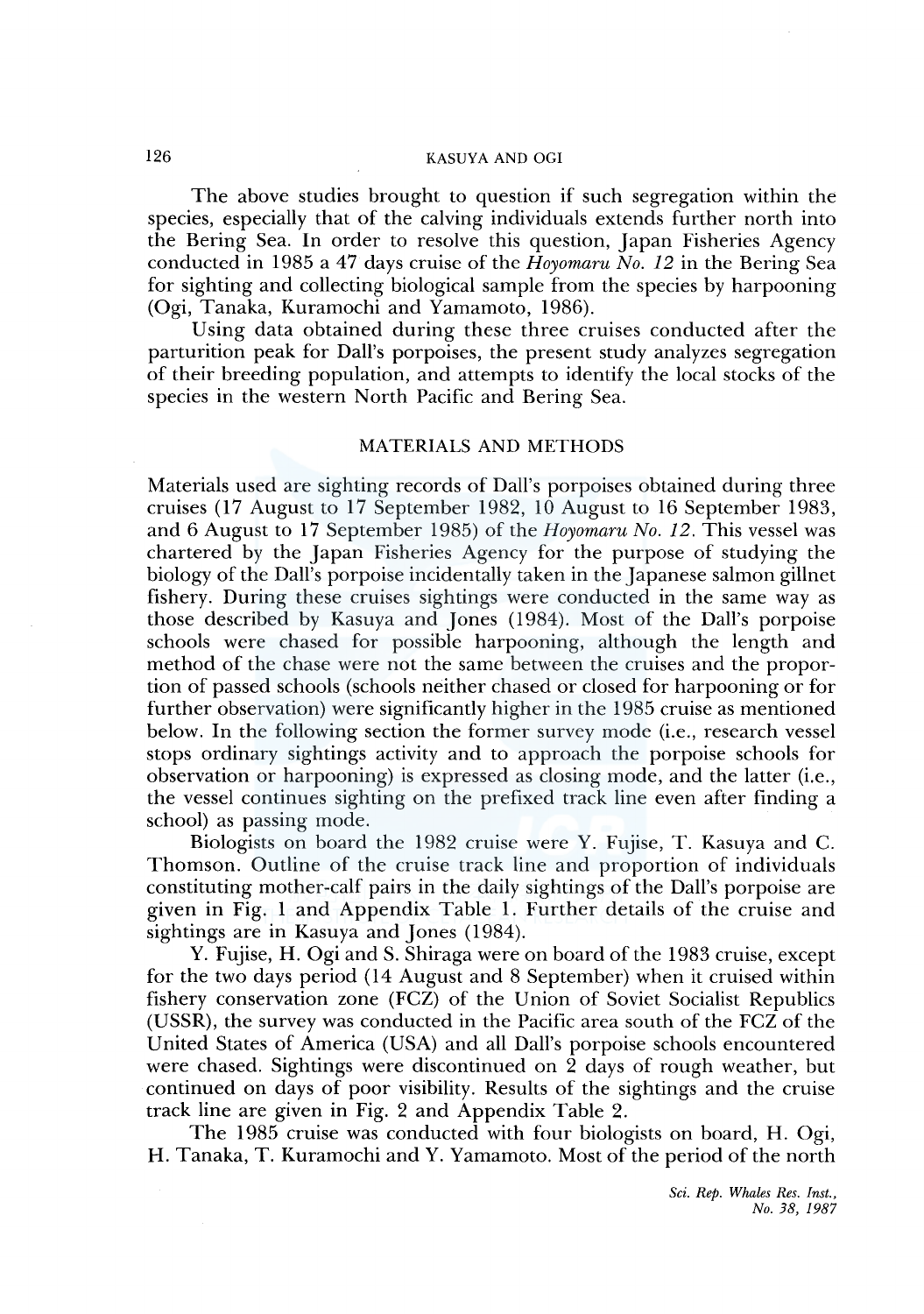## DALL'S PORPOISE STOCKS 127

bound cruise and days spent in the northern Bering Sea the vessel cruised the FCZ of the USA or the USSR, and the chasing or harpooning was not conducted (8-12 August, 16-21 August, 5-6 September, 11-12 September). Sightings were discontinued in rough weather (27 August), but continued on some days of poor visibility (7 to 11, and 25 August). The sighting track line and sightings of Dall's porpoises are shown in Fig. 3 and Appendix Table 3.

## **RESULTS**

## *Density distribution*

Kasuya and Ogi ( 1986) analyzed segregation between the two color types of Dall's porpoise *(dalli-type* and *truei-type,* terminology after Kasuya (1978)), using data which became available after Kasuya (1978), i.e. Kasuya and Jones (1984), Miyazaki, Jones and Beach (1984), Miyazaki, Fujise, Komuro and Taketomi (1984), Ogi and Fujise (1984) and Ogi *et al.* (1986). Recently Miyashita and Kasuya (1987) made similar analysis using additional data obtained during several whale sighting cruises, and indicated that although the ranges of the two color types overlap the *truei-type* predominates in the summer season in the Pacific area between 40°N and 45°N latitude and between 145°£ and 155°£ longitude and that the northern boundary does not change significantly during May to September when the Japanese coastal Pacific is predominated by *dalli-types* from the Sea of Japan-Okhotsk Sea Stock.

Our survey data do not show clear density change in the northern boundary area of *truei-types* (Appendix Tables 1 to 3). Additionally, distribution of the Dall's porpoise in the surveyed area did not show clear density gap which may correspond to the stock boundary deduced in the present study, although there were detected some apparently high density areas, i.e. around the western Aleutian Islands (Appendix Table 3) and in the Pacific area at around 45°N latitude and 160° to 165°£ longitude (Appendix Tables 1 and 2; Kasuya and Jones, 1984). The density was low in the northern Bering Sea north of 59°N latitude (Appendix Table 3).

Dall's porpoises are reported to be uncommon to the north of the cape Navarin (Anon., 1986) and on the continental shelf in the eastern and northeastern Bering Sea (Anon., 1985). Our survey in 1985 confirmed this (Appendix Table 3).

#### *Mother-calf pairs in the western North Pacific*

In the 1982 cruise there were 39 sightings of mother-calf pairs in the waters predominated by the *dalli-type* and three of unidentified type in the *truei-type* area (Kasuya and Jones, 1984). None of the former sightings was identified as the *truei-type.* The majority of them (36 pairs) were concentrated in a small area between 165°£ and 174°£ (eastern end of the research area) longitude and north of 45°N latitude (Fig. 1). The remaining three pairs were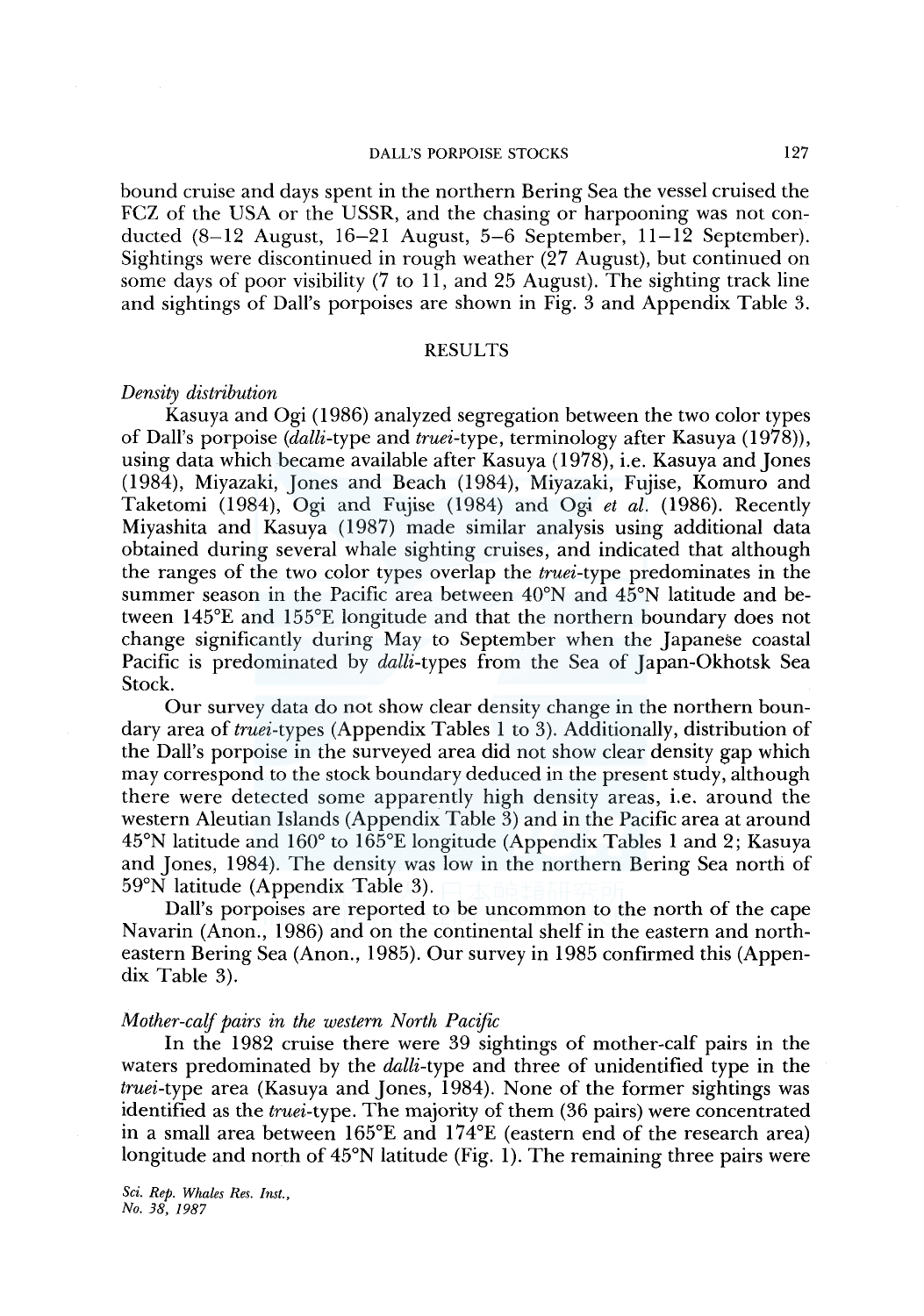

Fig. 1. Distribution of mother-calf pairs of the Dall's porpoise indicated by the percentage of individuals constituting such pairs in the daily number of individuals sighted. *Hoyomaru No. 12* Cruise, 17 August to 17 September, 1982. Solid line indicates track line surveyed, dotted line track line not surveyed, and closed circle noon position. No mother-calf pairs of the *truei-type* were identified during the cruise.



Fig. 2. Distribution of mother-calf pairs of the Dall's porpoise indicated by the percentage of individuals constituting such pairs in the daily number of individuals sighted. *Hoyomaru No. 12* cruise, 10 August to 16 September, 1983. Solid line indicates track line surveyed, dotted line track line not surveyed, and closed circle noon position. No mother-calf pairs of the *truei-type* were identified during the cruise.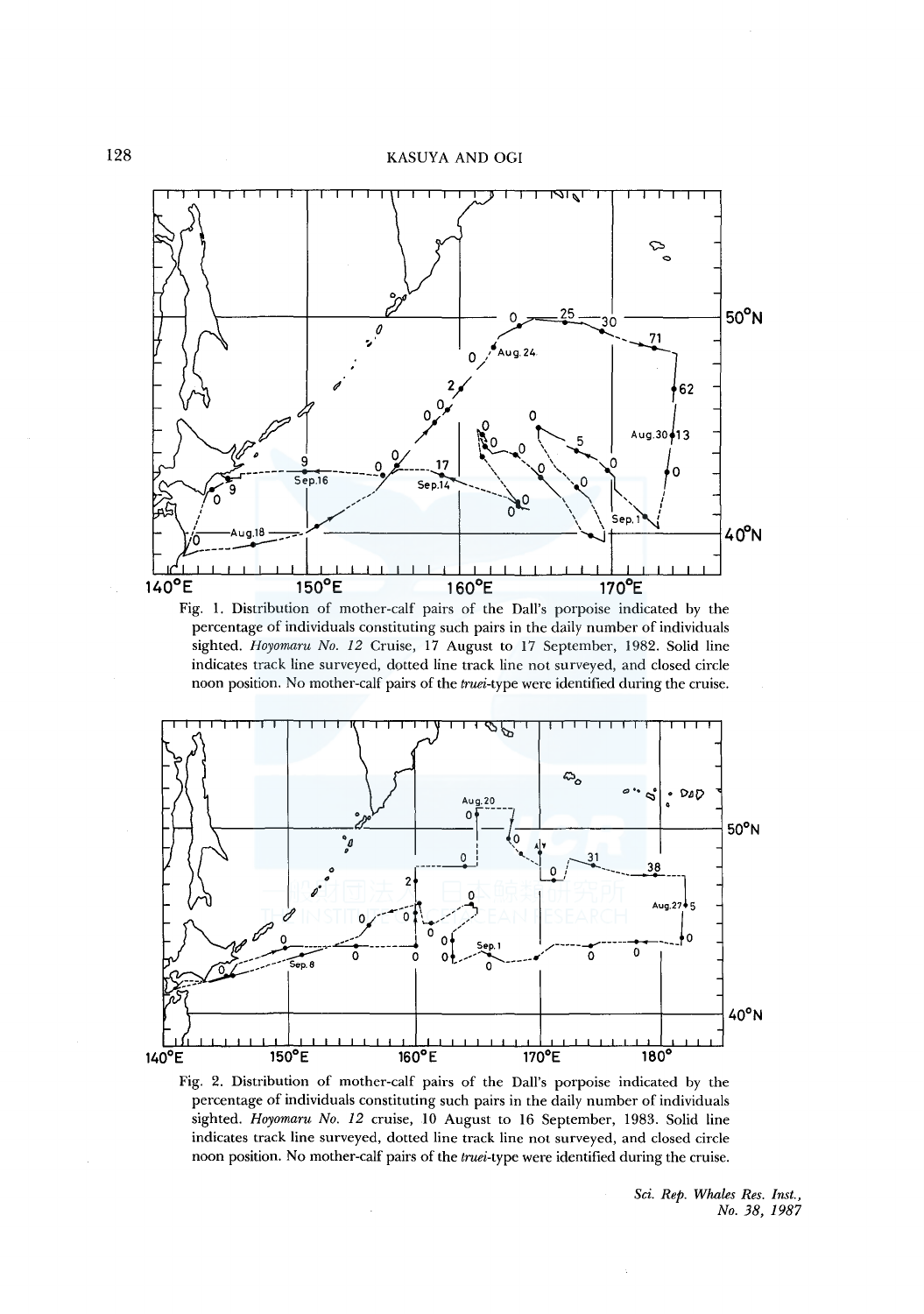DALL'S PORPOISE STOCKS



Fig. 3. Distribution of mother-calf pairs of the Dall's porpoise indicated by the percentage of individuals constituting such pairs in the daily number of individuals sighted. *Hoyomaru No. 12* cruise, 7 August to 17 September, 1985. Solid line indicates track line surveyed, dotted line track line not surveyed, and closed circle noon position. No mother-calf pairs of the *truei-type* were identified during the cruise.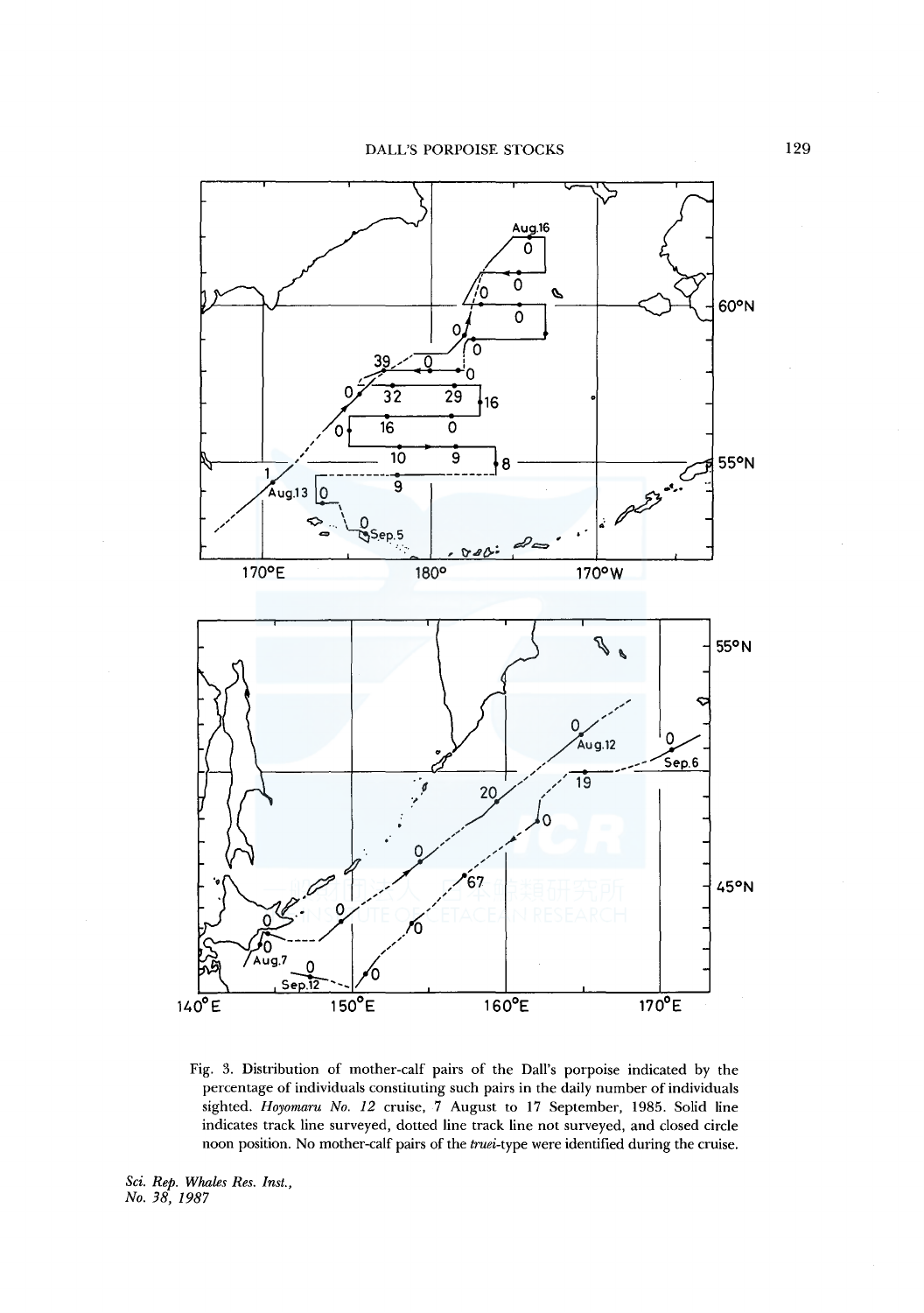sighted in the *dalli-type* area but occurred in the three isolated positions, i.e. approximately in 47°N, 160°E; 44°N, 168°E; 43°N, 159°E.

The 16 mother-calf pairs recorded during the 1983 cruise in the Pacific area occurred in the *dalli-type* area and none were identified as the *truei-type.*  One of them was sighted on 18 August in 47°N and 160°E, which was about 500 nautical miles (nm) west of the western limit of the rest of the pairs (Fig. 2), but it was close to the position of one of the three isolated records of mother-calf pair in the 1982 cruise (see above). The remaining 15 pairs were sighted in the Pacific area east of  $172^{\circ}30'$ E and north of  $45^{\circ}$ N. The western boundary of this range is located about 300 nm east of the possibly corresponding calving area identified in the previous year (east of l 65°E and north of 45°N, see Fig. 1) and these two identified ranges overlapped only in the area east of  $172^{\circ}E$ .

Of the 34 mother-calf pairs identified in the 1985 cruise, 12 pairs were sighted in the Pacific area (6 pairs on 11 August, 5 pairs on 7 September, and one pair on 9 September, see Appendix Table 3). They were found north of the major range of the *truei-type* distribution (Fig. 3), and none of them were identified as the *truei-type.* The positions of the 5 pairs encountered on 7 September (50°N, 165°E) were situated on the western limit of the aggregation of 36 mother and calf pairs encountered during the 1982 cruise (see above), but the remaining 7 pairs (11 August and 9 September) situated west of l 60°E longitude and were close to the position of two isolated western records in 1982 and 1983 cruises.

We conclude from the above data that the distribution of mother-calf pairs suggests the presence of two discrete calving areas for *dalli-type* Dall's porpoise in the western North Pacific. One is found approximately between 45° and 49°N latitude and west of 160°E longitude. This was deduced from only 9 sightings and additional data are still needed to confirm the range and magnitude of this area. However, we consider the presence of this calving area to be reliable because it was confirmed during the three survey cruises. The other is the area east of 165°E longitude and north of 45°N latitude. This calving area extended at least to l 78°W longitude, but the eastern limit is not known because of the limitation of survey area. The identified western range of this calving area was variable. In 1982 it was situated at l 65°E longitude, possibly as in the case of 1985 season when only western portion of the range was surveyed. The apparent eastern shift of this area in 1983 was possibly due to the northward shift of the area into the USA FCZ (see Discussion). We do not consider that two mother-calf pairs sighted in isolated locations south of 44°N and east of 159°E on 3 and 14 September (Fig. 1 and Appendix Table 1) represent another breeding area, because it has not been confirmed by subsequent cruises in the area (Appendix Tables 2 and 3, Figs 2 and 3).

The two calving areas in the western North Pacific described above are separated by about 5 degree in longitude or about 250 nm in the minimum linear distance (distance between the sightings on 11 August 1985 (48°16'N,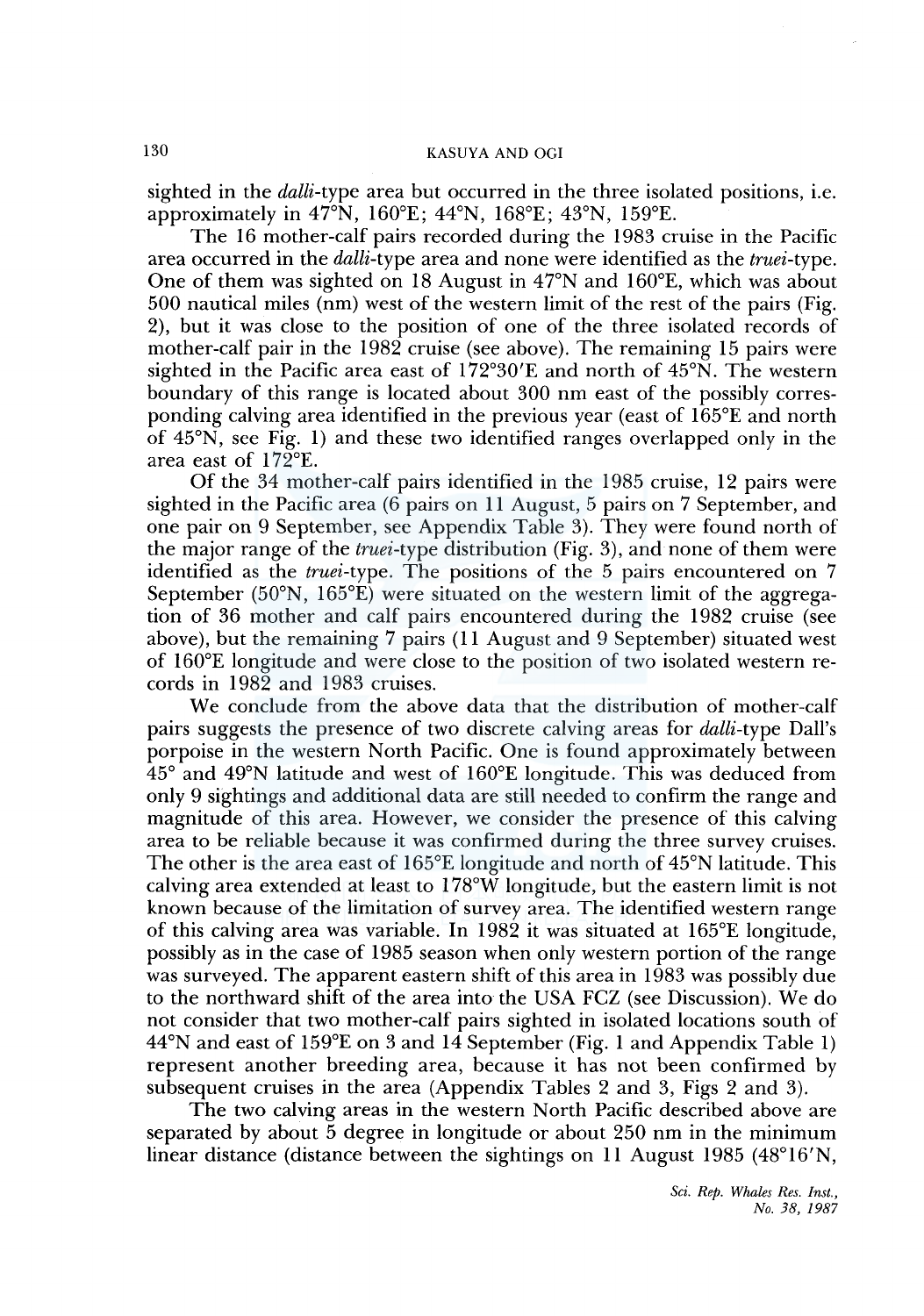158°32'£) and that on 7 September (49°59'N, 164°10'£)). They were further separated in 1982 and 1983. This indicates the discontinuity of these two calving grounds.\*

## *Mother-calf pairs in the Bering Sea*

The Bering Sea was surveyed in 1985, and there were sightings of 22 mother-calf pairs. None of these pairs were identified as *truei-type.* The southern most sighting of a mother-calf pair in the Bering Sea occurred on 13 August in 54°27'N and 170°04'£, or just on the southern boundary of the Bering Sea. The other 21 pairs were sighted in the central portion of the Bering Sea. No mother-calf pairs were sighted in the northern Bering Sea (north of the 59°N) in spite of the sightings of 82 Dall's porpoises in this area (Fig. 3).

The proportion of mother-calf pairs in the Bering Sea declined toward the Aleutian Islands (Fig. 3), from the highest figure of over 39% in the middle part of the Bering Sea at 58°N latitude (24 August) to 8% at 55°N latitude (2 September). During this time the survey method was the closing mode. During the five day period in the FCZs of USA and USSR around the Aleutian Islands  $(12-13$  August and  $4-6$  September), the passing mode was used and only one mother-calf pair (mentioned above) was identified among 396 Dall's porpoises. This apparently low proportion of mother-calf pairs in the Aleutian Islands area can not be fully explained by the difference of detectability between the two survey methods.

On the other hand, mother-calf pairs of Dall's porpoise were identified even on the days of passing mode survey when no porpoise schools were closed or chased (nine mother-calf pairs in the total of 322 individuals sighted on 11 and 13 August, and 3 and 9 September 1985, see Fig. 3), but no mother-calf pairs were sighted on some of the subsequent days of closing mode (six days of 14, 15, and 23 August, and 10 and 12 September 1985, when total of the 134 Dall's porpoises were sighted). Therefore, not denying the possibility that more mother-calf pairs might have been identified if we had used the closing mode in the Aleutian Islands area, we believe that the apparently low abundance of mother-calf pairs in the area reflects the geographically biased distribution of calving individuals, and that the calving ground in the Bering Sea is discrete from those in the Pacific Ocean.

<sup>•:</sup> *After this manuscript was sent to printer, Yoshioka, Ogura and Shikano (1987) completed a transpacific research cruise on board of the* Hoyomaru No. 12 *in August through October 1986 for sightings of Dall's porpoises. They confirmed calving grounds off the east coast of northern Kuril Islands (represented by four mother-calf pairs in 43° to 46°N latitude and 155° to 165°E longitude) and south of the Aleutian Islands (seven mother-calf pairs in 47° to 49°N latitude and 180° to 165°W longitude), and found the third calving ground in the Gulf of Alaska east of 153°W (eight mother-calf pairs). Although the ranges of the two western calving grounds were located considerably to the east of the ranges indicated* fry *the present study, they were apart for over 500 nm and the boundaries were distinct. Thus the cruise of Yoshioka* et al., *(1987) provided an additional support to our conclusion on the presence of two calving grounds of the dalli-type Dall's porpoise in the northwestern North Pacific.*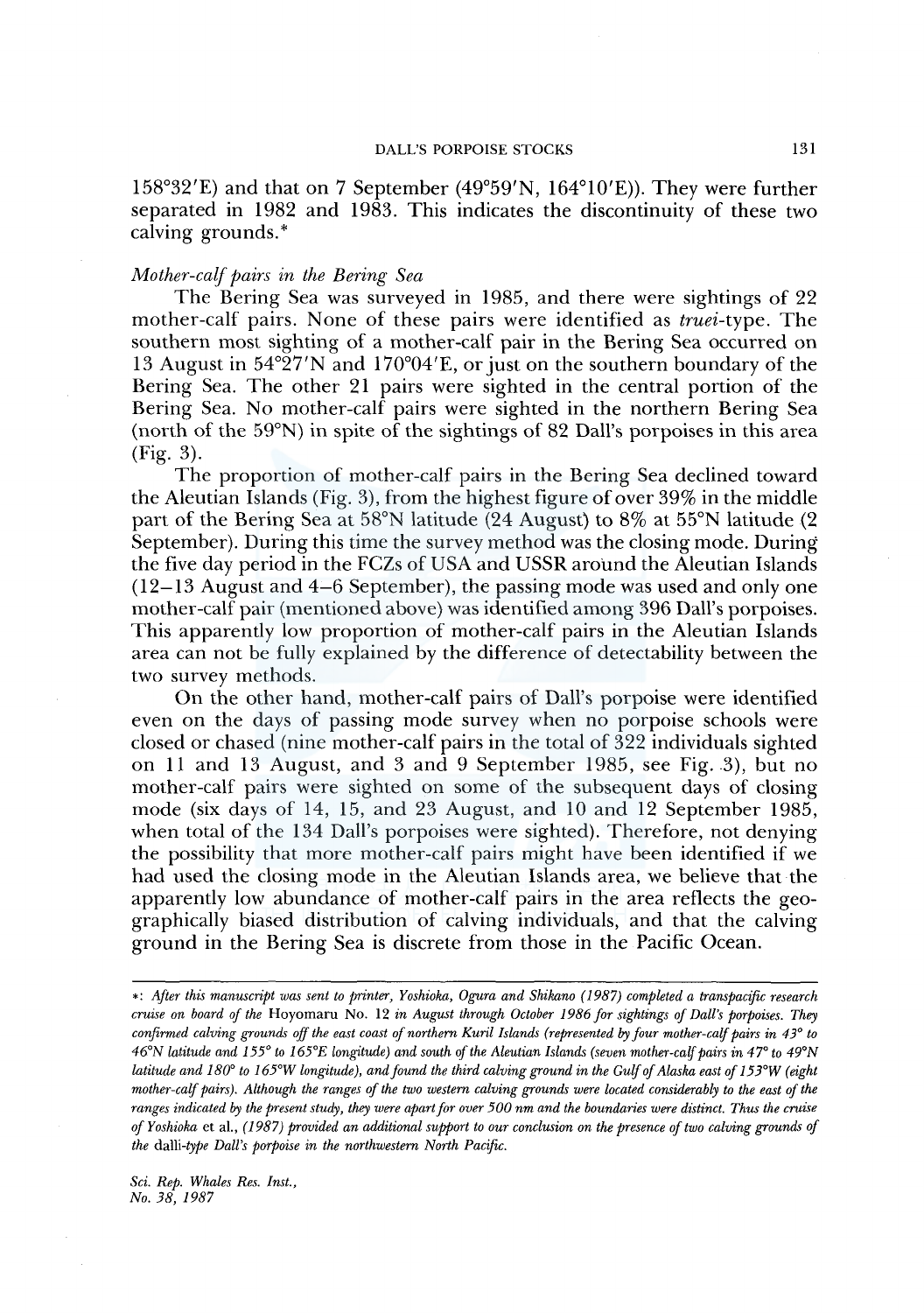#### DISCUSSION

Dall's porpoises in the calving ground tended to avoid vessels and were difficult to harpoon (Kasuya and Jones, 1984). This was supported by later cruises in the western North Pacific with similar purpose (see above). However, the survey of closing mode in the central Bering Sea in 1985 showed that the number of Dall's porpoises that rode the ship's bow wave ranged from 0 to 69% (mean was  $21\%$ ) of the total number of individuals sighted daily. This was apparently higher than the figures below 30% in 1982 (Appendix Table 1) and in 1983 (Appendix Table 2) cruises recorded in the same season for the calving ground in the south of the western Aleutian Islands. This can be attributable to two reasons. The first is that the segregation of breeding population may not have been so distinct in the Bering Sea as in the western North Pacific reported by Kasuya and Jones (1984). This was deduced from the fact that the proportion of mother-calf pairs declined from the highest value at 58°N latitude to the lowest near the USA FCZ (55°N) (and then to almost zero of the passing mode survey in USA FCZ, 49° to 54°N). The second reason can be a possible higher intensity of chasing schools during the 1985 Bering Sea cruise. Few members of a school could have approached the vessel and eventually been harpooned after a long intense chase. During the 14 day cruise of closing mode in the central Bering Sea, they caught only 12 Dall's porpoises (0.86 individuals/day). This is considerably lower than the total catch made during about one month cruises in the Pacific area including both calving grounds and other areas, i.e. 72 individuals in the 32 days cruise in 1982 (Kasuya and Jones, 1984), 95 in the 38 days cruise in 1983 (Kasuya and Shiraga, 1985), and 187 in the 43 days cruise in 1984 (Miyazaki and Fujise, 1985). Therefore, it will be accepted, in general, that the central Bering Sea area is one of the calving grounds for Dall's porpoises and the individuals in the area tended to avoid vessels.

Using the incidental take rate from 1981 to 1984 salmon gillnet fishing seasons (June and July) as an index of abundance, Ferrero and Jones (1986) analyzed distribution of Dall's porpoises by sex and maturity in the western Aleutian Islands area of the USA FCZ which was bounded by 168°E and l 75°E longitude and 49°N and 55°N latitude. This area is between the two major calving areas in the Bering Sea and western North Pacific identified above, and partially overlaps with the latter. Their data indicate that (1) the density of immature individuals was higher in the northern latitude in all years/months and in both sexes, (2) adult female density in July was higher in the southern latitude except for the opposite trend in July 1983 (the density was low and had less distinct latitudinal change in June of these years), and (3) the density of the adult males was always lower than that of the adult females and the latitudinal trend was indistinct. The first two of these features can be explained by assuming that the segregation by sex and growth stages of the Dall's porpoise occurs parallelly in the Bering Sea as in the western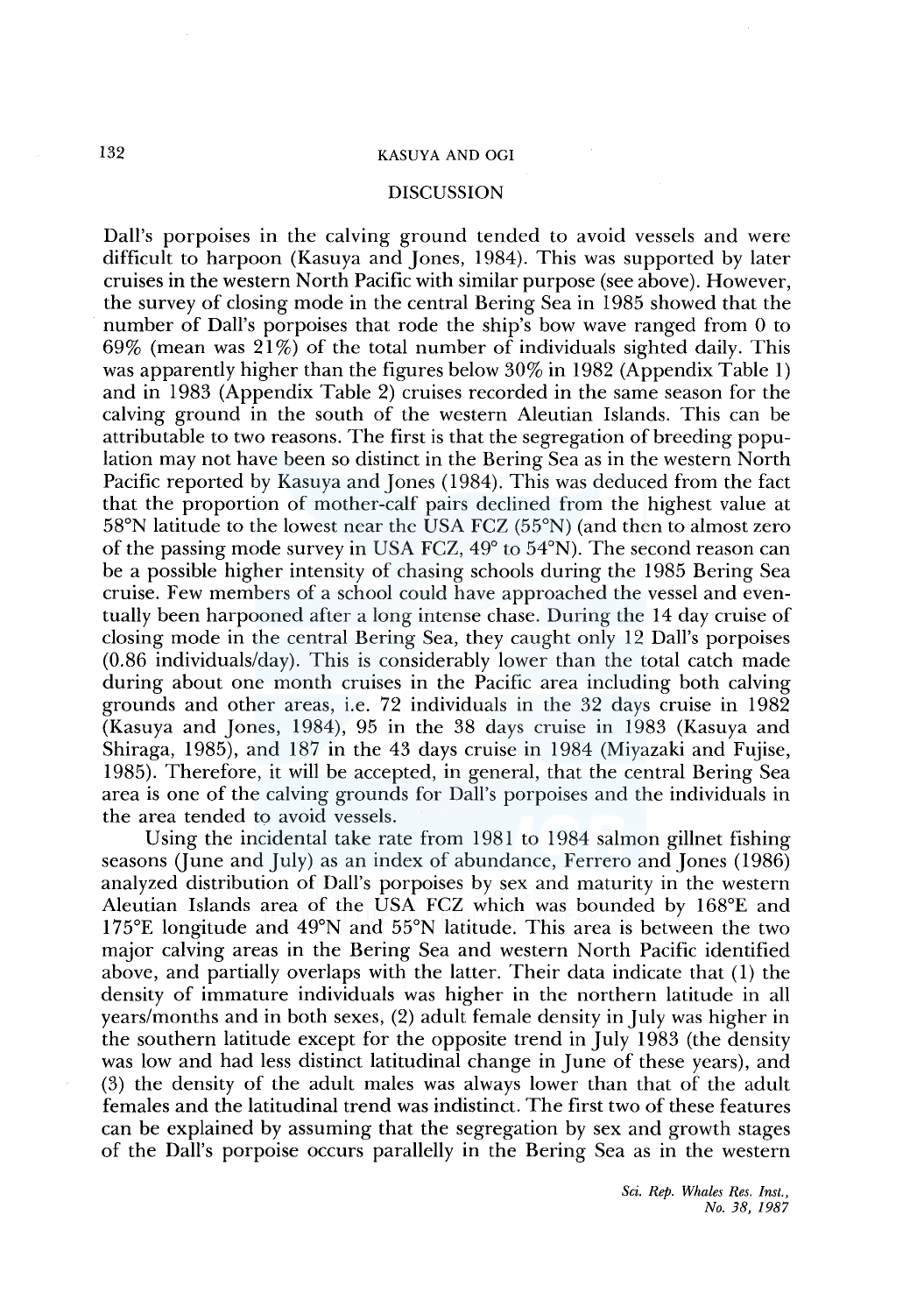

Fig. 4. Calving grounds of the *dalli-type* Dall's porpoise identified in the present study (shaded areas). Chain indicates ordinary summer range of the species where *dalli-type* predominates, and dotted line that of *truei-type* predominance. Triangles indicate three mother-calf pairs of *truei-type* sighted in July 1984 *(Toshimaru No. 25*  cruise, Kasuya unpublished) and three mother-calf pairs of unidentified type sighted in the *truei-type* area in September *(Hoyomaru No. 12* cruise in 1982, Appendix Table 1). Information is not available on breeding ground of the Dall's porpoise in the Okhotsk Sea. Some *dalli-types* from the Sea of Japan-Okhotsk Sea stock summer in the southwestern coastal portion of the *truei-type* range (Miyashita and Kasuya, 1987)

North Pacific, and that the northern range of the Pacific stock (inhabited by the calving population) overlaps partially with the southern range of the Bering Sea stock (predominated by immature individuals). Therefore, we consider that the two independent calving grounds of Dall's porpoises are utilized by two isolated local stocks of the species. The adult males of the stocks probably live further north and south of the study area of Ferrero and Jones (1986).

The 1983 season was characterized by both the unusual distribution of adult female density (Ferrero and Jones, 1986) and the apparent eastern shift of the range of the calving area observed outside the USA FCZ south of the western Aleutian Islands (present data). These can be explained by assuming that the western portion of the calving ground of the western North Pacific stock was located further north during the 1983 season than other seasons.

The apparent overlap of the range of the two local stocks will offer only a limited chance of interbreeding because the breeding populations of the two stocks do not usually meet in an area (Fig. 4). The similar, but less influential, effect is also expected in the possible earlier occurrence of the mating season in the western North Pacific stock. Among 29 adult *dalli-type* Dall's porpoise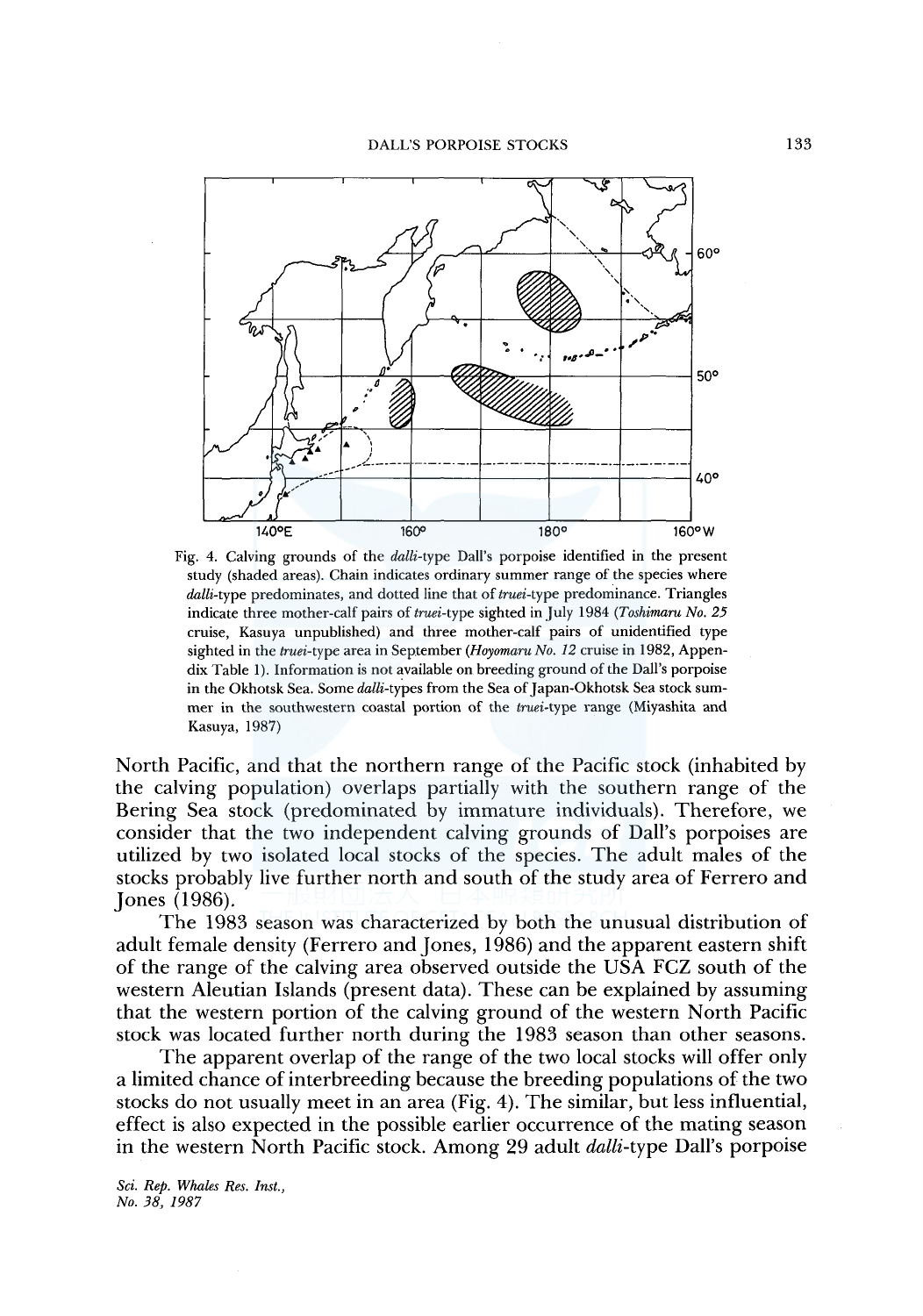females taken during the 1982 and 1983 cruises in the south of the western Aleutian Islands, five were pregnant (with fetal body lengths 0.32 to 13.1 cm and the mean of 4.0 cm), eight had embryonic membrane containing no identifiable embryo, and 16 females had only corpus luteum of ovulation (Kasuya, unpublished). However, among nine adult females in the Bering Sea collected in the same season and by the same method, seven had corpus luteum of ovulation and no fetus or embryonic membrane. The remaining two adult females had no corpus luteum (Yoshioka, 1986). Therefore, it is probable that the mating peak occurs late in the Bering Sea.

There are no direct data on migration of adult individuals between calving grounds in successive years, but we consider it uncommon from the regularity of reproduction of the species, i.e. narrow and successive parturition and mating seasons and one year cycle of female reproduction (Newby, 1982). Support for this was found for the *dalli-type* Dall's porpoise in the Bering Sea and western North Pacific in the concentration of heavy metals and organochlorines, and in the parasite load. Walker (1987) compared the occurrence of cestode, *Phyllobothrium* sp., and nematode, *Crassicauda* sp., between the Dall's porpoises of the same growth stage taken in the western North Pacific and the Bering Sea, and found significant difference of the infectation rates between the two areas. Subramanian, Tanabe, Fujise and Tatsukawa (1986) found geographical difference in the PCB and DDE concentrations and their ratios between individuals taken during the summer in the Bering Sea and northwestern North Pacific, and concluded that those individuals used different feeding grounds although two individuals from the western Aleutian Islands had intermediate values. Tatsukawa, Fujise, Honda and Mishima (in prep.) discovered higher cadmium concentrations and lower mercury concentrations in individuals from the Bering Sea and opposite ratios from individuals south of the western Aleutian Islands, and arrived at a conclusion which was similar to that of Subramanian *et al.* (in press). They also suggested the Aleutian Islands as an intermingling area. Their results agreed with the possible distribution of two stocks in the Aleutian Islands area deduced in the present study.

Our study indicated that *dalli-type* Dall's porpoises also calves in an area of the Pacific west of the major calving ground south of the western Aleutian Islands which was discussed above (Fig. 4). The two calving grounds in the western North Pacific did not merge each other, although the ranges probably fluctuated annually. This suggests that these calving grounds are used by two different populations of the *dalli-type* Dall's porpoise. Further study is needed on the extent of this calving ground along the east coast of the northern Kuril Islands and southern Kamchatka Peninsula. Additional research is also needed on how the Dall's porpoises in this calving ground are related to the Sea of Japan-Okhotsk Sea stock proposed by Kasuya (1978), because there remains a possibility of a local intrusion of the Sea of Japan-Okhotsk Sea stock as well as the possibility of existence of a local stock.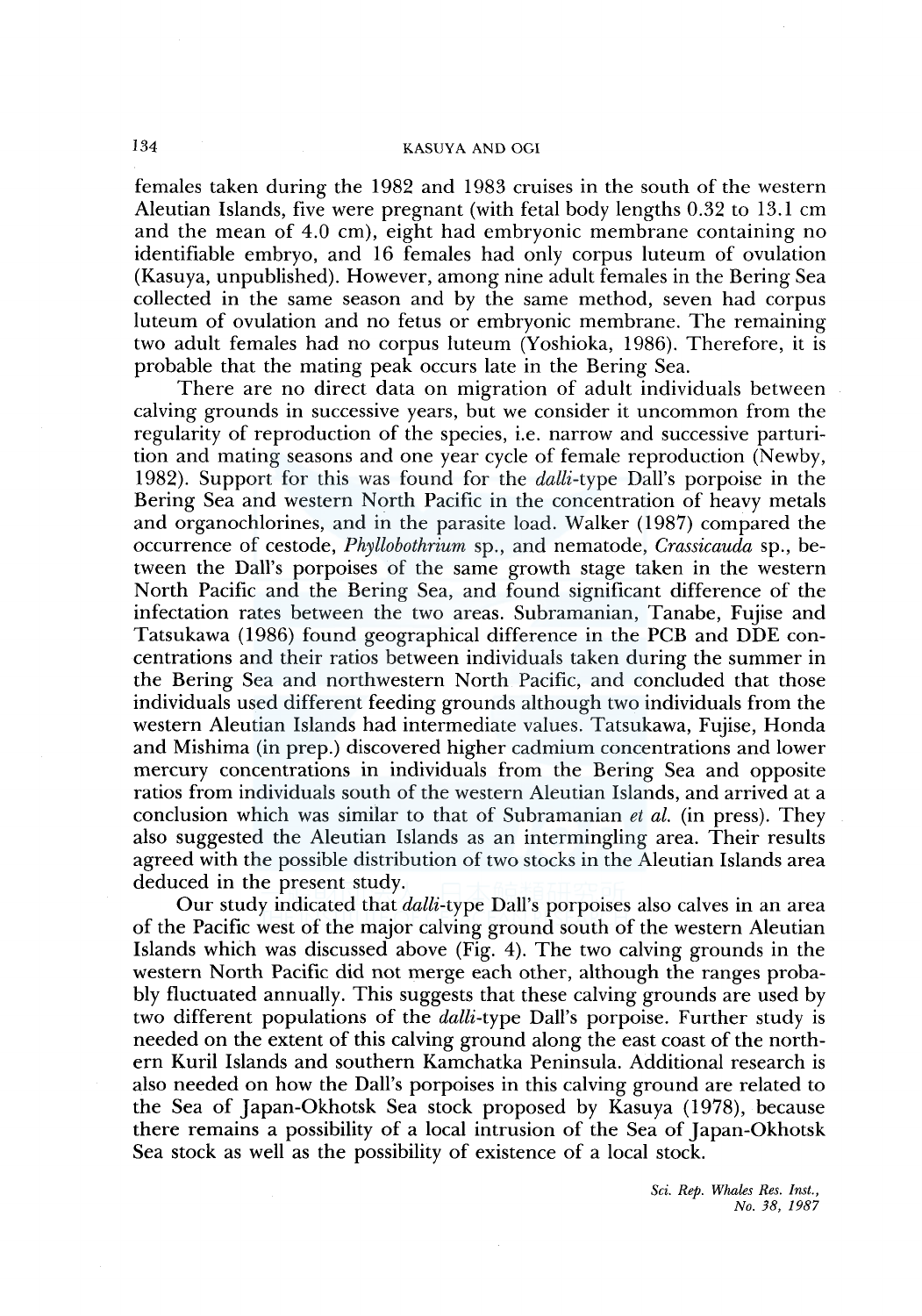We found substantial agreement between the major ocean current systems and the calving grounds of the presently accepted stocks of Dall's porpoise. The majority of the Sea of Japan-Okhotsk Sea stock (*dalli-types*) seem to stay in the Okhotsk Sea Gyre during the breeding season, although some individuals of unknown reproductive status from the stock might summer off the Pacific coast of southern Hokkaido (Kasuya, 1978; Miyazaki and Fujise, 1985; Miyashita and Kasuya, 1987; Subramanian *et al.,* 1986). Distribution of the stock off the Pacific coast of Japan is limited to the waters under the influence of the Oyashio Current, with the Kuroshio and Tsugaru Currents as the southern and western boundaries, respectively. We are still unclear if this stock is composed entirely of the *truei-type* individuals (i.e. all the *dalli-types*  found in the area are migrant from other stock), or a small proportion of *dalli-type* individuals are contained in it. We found that the breeding ground of the Bering Sea stock *(dalli-types)* is limited to the Bering Sea Gyre, and its breeding population does not intrude into the Western Subarctic Gyre south of the Aleutian Islands, which is inhabited during the summer breeding season by the breeding population of another stock of the *dalli-type* Dall's porpoises (western North Pacific stock). The non-breeding member of this western North Pacific stock is known to segregate in the Subarctic Convergence Zone south of the breeding ground (Kasuya and Jones, 1984).

Not denying the possibility of some additional local stocks or small scale intermingling across the current system as suggested by the breeding ground in the East Kamchatka Current area, we consider the above correspondence is important and presume that the eastern boundary of the calving ground of the western North Pacific stock will not extend into the Alaskan Gyre. The ranges of the Western Subarctic Gyre and Alaskan Gyre extends at least approximately to 160°W and 180° longitude, respectively (Favorite, Dodimead and Nasu, 1976). Therefore the eastern boundary of the western North Pacific stock (which breeds in the area east of 165° E) seems to be located somewhere between these longitudes. Recently the breeding ground of this western North Pacific stock has been confirmed to extend to 165°W (Yoshioka *et al.*, 1987) rather than 178°W (confirmed in the present study).

Available records of mother-calf pairs in *truei-type* area are scanty. Three *(truei-types)* were sighted by myself during the cruise of the *Toshimaru No. 25*  in July 1984 (southern three records in Fig. 4), which scanned the major range of the *truei-types* outside the USSR FCZ (Kasuya, 1986). Other three sightings of mother-calf pairs of unknown type occurred during the 1982 cruise of this study off the east coast of Hokkaido at about 43°N (Fig. 4).

## ACKNOWLEDGEMENTS

All the biologists on board of the *Hoyomaru No. 12* cruises cooperated in collecting sightings data while many of them were conducting their own biological tasks. Captain F. Ito and his crew supported every research activity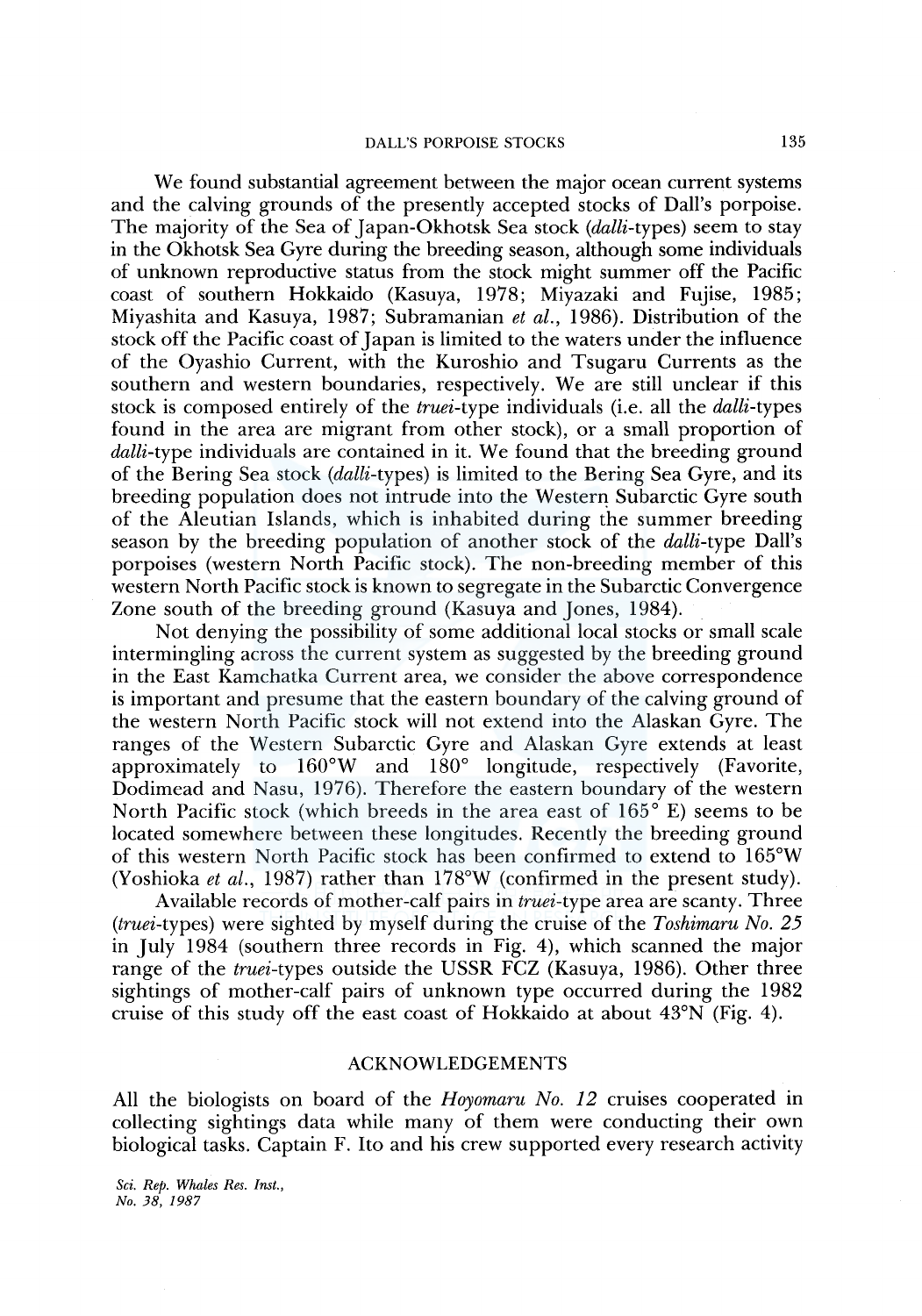on the vessel. The principal planning and organization of the cruise were done by Drs S. Odate, K. Takagi, J. Ito and M. Kato of the Salmon Division of the Far Seas Fisheries Research Laboratory. Dr R.L. Brownell and Mr W.A. Walker critically read the draft and corrected English.

#### REFERENCES

- ANON., 1985. Survey of fur seal stocks and ocean environment in the Bering Sea in 1984. Far Seas Fish. Res. Lab., Shimizu (Japan). 7lpp. (in Japanese).
- ANON., 1986. Draft environmental impact statement and economic impact analysis on the incidental take of Dall's porpoise in the Japanese salmon fishery. Nat. Mar. Fish. Ser. (USA). 240pp.
- FAVORITE, F., A.J. DODIMEAD and K. NASU, 1976. Oceanography of the Subarctic Pacific region 1960-71. *Bull. Int. North Pac. Fish. Comm.,* 33: 1-187.
- FERRENO, R.C. and L.L. JONES, 1986. Distribution and movement patterns of Dall's porpoise *(Phocoenoides dalli)* in the western North Pacific Ocean during June and July 1981-1984. Document submitted to the Scientific Subcommittee, Ad Hoe Committee on Marine Mammals, International North Pacific Fisheries Commission, Tokyo. 24pp.
- KASUYA, T., 1978. The life history of Dall's porpoise with special reference to the stock off the Pacific coast of Japan. *Sci. Rep. Whales Res. Inst.,* 30: 1-63.
- KASUYA, T., 1986. Distribution and behavior of Baird's beaked whales off the Pacific coast of Japan. *Sci. Rep. Whales Res. Inst.,* 37: 61-83.
- KASUYA, T. and L.L. JONES, 1984. Behavior and segregation of the Dall's porpoise in the northwestern North Pacific Ocean. *Sci. Rep. Whales Res. Inst.,* 35: 107-128.
- KASUYA, T. and H. Oci, 1986. Segregation of Dall's porpoise in the Bering Sea and western North Pacific by color type and reproductive status. Document submitted to the meeting of the Scientific Committee, Ad Hoe Committee on Marine Mammals, International North Pacific Fisheries Commission, Tokyo. llpp.
- KASUYA, T. and S. SHIRAGA, 1985. Growth of Dall's porpoise in the western North Pacific and suggested geographical growth differentiation. *Sci. Rep. Whales Res. Inst.,* 36: 139-152.
- MIYASHITA, T. and T. KASUYA, 1987. Distribution of Dall's porpoises off Japan. Document submitted to the meeting of the Scientific Committee of Ad Hoe Committee on Marine Mammals, International North Pacific Fisheries Commission, Tokyo, March 10-14, 1987. 24pp.
- MIYAZAKI, N. and Y. FUJISE, 1985. Report of the survey by the dedicated vessel, *Hoyomaru No. 53,* in 1984. Document submitted to the meeting of the Scientific Subcommittee, Ad Hoe Committee on Marine Mammals, International North Pacific Fisheries Commission, Tokyo. 25pp.
- MIYAZAKI, N., Y. FUJISE, T. KOMURO and H. TAKETOMI, 1984. Outline of the survey of the porpoises in the northern North Pacific by the *Hoyomaru No. 53* dedicated for the study of Dall's porpoise (10 May to 20 June 1984). Far Seas Fis. Res. Lab., Shimizu. 47pp.
- MIYAZAKI, N., L.L. JONES and R. BEACH, 1984. Some observations on the schools of *dalli-* and *truei-type*  Dall's porpoises in the northwestern Pacific. *Sci. Rep. Whales Res. Inst.,* 35: 93-105.
- NEWBY, T.C., 1982. Life history of Dall porpoise *(Phocoenoides dalli,* True 1885) incidentally taken by the Japanese high seas salmon mothership fishery in the northwestern North Pacific and western Bering Sea, 1978 and 1980. Doctoral thesis submitted to University of Washington. 155pp.
- OGI, H. and Y. FUJISE, 1984. Outline of the research on marine mammals by the *Hoyomaru No. 12* in 1983 (August 10 to September 11). Document submitted to the meeting of the Scientific Subcommittee, Ad Hoe Committee on Marine Mammals, International North Pacific Fisheries Commission, Tokyo. 14pp.
- OGI, H., H. TANAKA, T. KuRAMOCHI and Y. YAMAMOTO, 1986. Outline of the research on Dall's porpoise by the *Hoyomaru No. 12* in 1985. Document submitted to the meeting of the Scientific Subcommittee, Ad Hoe Committee on Marine Mammals, International North Pacific Fisheries Commission, Tokyo. 20pp.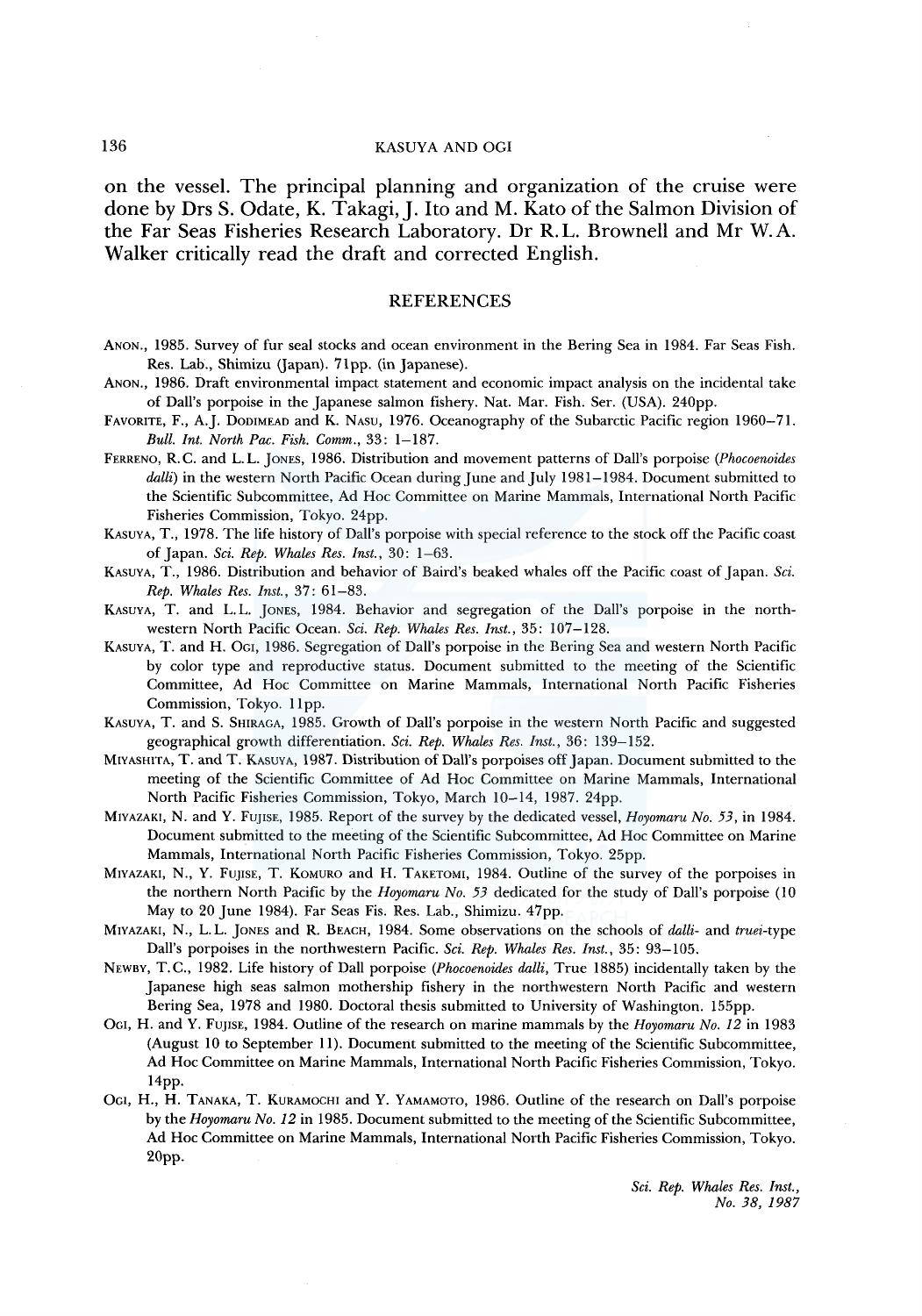- SUBRAMANIAN, A., S. TANABE, Y. FUJISE and Y. TATSUKAWA, 1986. Organochlorine residues in Dall's and True's porpoises collected from northwestern Pacific and adjacent waters. *Mem. Natl Inst. Polar Res., Spee. Issue,* 44: 167-173.
- WALKER, W.A., 1987. Geographical variation of the parasites *Crassicauda* (nematoda) and *Phyllobothrium*  (cestoda) in *Phocoenoides dalli* in the northern North Pacific and Bering Sea. Document submitted to the meeting of the Scientific Committee of the Ad Hoe Committee on Marine Mammals, International North Pacific Fisheries Commission, Tokyo, March 10-14, 1987. 17pp.
- YOSHIOKA, M., 1986. Report on biological studies of Dall's porpoise taken by the dedicated vessel, *Hoyomaru No.* 12, cruise in 1985. Document submitted to the Scientific Subcommittee, Ad Hoe Committee on Marine Mammals, International North Pacific Fisheries Commission, Tokyo. 12pp.
- YosHIOKA, M., M. Ogura and C. Shikano, 1987. Results of the transpacific Dall's porpoise research cruise by the *Hoyomaru No.* 12 in 1986. Document submitted to the meeting of the Scientific Committee, Ad Hoe Committee on Marine Mammals, International North Pacific Fisheries Commission, Tokyo. 22pp.

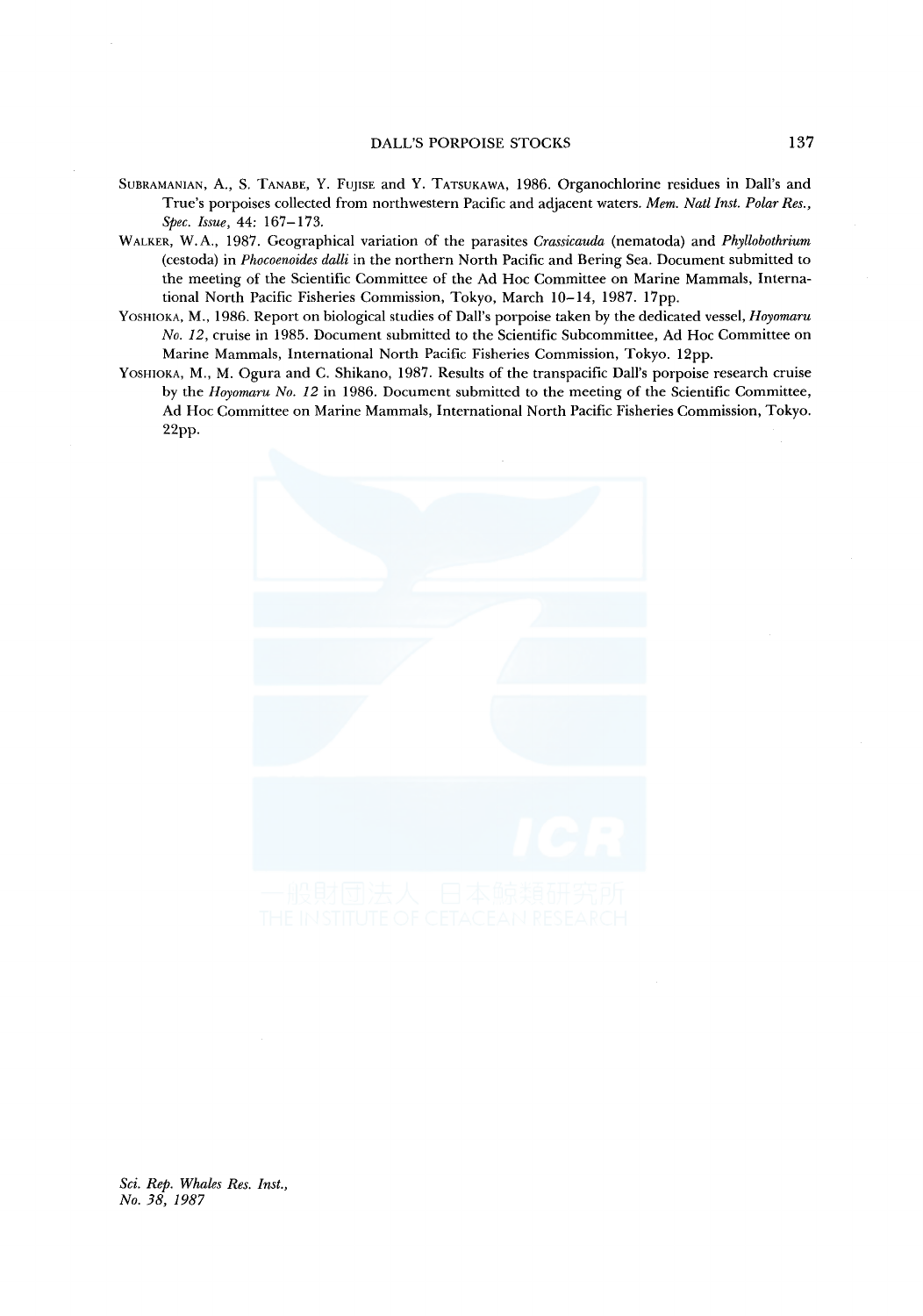|     | Date     | Noon position     |                         | No of individuals <sup>6)</sup> |                         | Mother-<br>calf  | Rode<br>ship's <sup>1</sup> | Surface                |
|-----|----------|-------------------|-------------------------|---------------------------------|-------------------------|------------------|-----------------------------|------------------------|
| mo. | day      |                   | $\mathbf T$             | $\mathbf D$                     | $\mathbf{U}$            | pairs            | wave<br>(%)                 | temperature<br>$(C)^4$ |
| 8.  | 17       | Lv. Kesennuma     | $\mathbf{0}$            | $\bf{0}$                        | $\theta$                | $\mathbf{0}$     | $\overline{\phantom{0}}$    | $20.8 - 23.4$          |
| 8.  | 18       | 39°27'N, 146°30'E | $\bf{0}$                | $\bf{0}$                        | $\bf{0}$                | $\mathbf 0$      | ÷,                          | $20.9 - 22.6$          |
| 8.  | 19       | 40°36'N, 151°31'E | $\mathbf{0}$            | $\mathbf 0$                     | $\bf{0}$                | $\bf{0}$         | $\overline{\phantom{m}}$    | $20.2 - 23.7$          |
| 8.  | 20       | 43°32'N, 155°54'E | $\overline{\mathbf{4}}$ | $\boldsymbol{0}$                | $\bf{0}$                | $\mathbf{0}$     | 50                          | $18.5 - 19.6$          |
| 8.  | 21       | 45°17'N, 158°21'E | $\mathbf{1}$            | 27                              | $\mathbf{0}$            | $\mathbf{0}$     | 82                          | $17.5 - 18.7$          |
| 8.  | 22       | 45°59'N, 159°15'E | $\theta$                | 23                              | 33                      | $\bf{0}$         | 32                          | $16.6 - 17.8$          |
| 8.  | 23       | 46°49'N, 160°00'E | $\bf{0}$                | 43                              | 41                      | $\mathbf{1}$     | 87                          | $12.5 - 16.6$          |
| 8.  | 24       | 48°37'N, 162°22'E | $\mathbf{0}$            | 24                              | 8                       | $\bf{0}$         | 63                          | $11.8 - 12.5$          |
| 8.  | 25       | 49°41'N, 163°58'E | $\bf{0}$                | 10                              | 28                      | $\boldsymbol{0}$ | 5                           | $9.8 - 10.2$           |
| 8.  | 26       | 49°46'N, 166°55'E | $\bf{0}$                | 12                              | 12                      | $\boldsymbol{3}$ | $\overline{4}$              | $9.1 - 9.5$            |
| 8.  | 27       | 49°13'N, 169°22'E | $\bf{0}$                | 15                              | 12                      | $\overline{4}$   | $\overline{7}$              | $9.2 - 9.9$            |
| 8.  | 28       | 48°38'N, 172°41'E | $\mathbf 0$             | 22                              | 34                      | 20               | $\boldsymbol{0}$            | $9.5 - 10.0$           |
| 8.  | 29       | 46°58'N, 174°02'E | $\mathbf{0}$            | 15                              | 11                      | 8                | $\bf{0}$                    | $9.7 - 11.1$           |
| 8.  | 30       | 44°55'N, 173°47'E | $\overline{0}$          | 13                              | $\,3$                   | $\bf{l}$         | 6                           | $11.6 - 12.8$          |
| 8.  | 31       | 43°08'N, 173°31'E | $\mathbf{0}$            | $\overline{7}$                  | $\Omega$                | $\theta$         | 71                          | $12.1 - 16.7$          |
| 9.  | 01       | 40°59'N, 172°01'E | $\mathbf{0}$            | $\overline{0}$                  | $\overline{0}$          | $\overline{0}$   | $\overline{a}$              | $16.0 - 18.0$          |
| 9.  | 02       | 43°09'N, 169°37'E | $\mathbf{0}$            | 17                              | $\overline{2}$          | $\boldsymbol{0}$ | 100                         | $13.7 - 17.6$          |
| 9.  | 03       | 44°05'N, 167°44'E | $\boldsymbol{0}$        | 31                              | 7                       | $\mathbf{1}$     | 45                          | $13.1 - 14.0$          |
| 9.  | 04       | 45°10'N, 165°13'E | $\bf{0}$                | 7                               | $\overline{2}$          | $\bf{0}$         | 22                          | $13.7 - 14.1$          |
| 9.  | 05       | 42°20'N, 167°48'E | $\mathbf{0}$            | $\mathbf{I}$                    | $\overline{0}$          | $\boldsymbol{0}$ | 100                         | $15.0 - 18.9$          |
| 9.  | 06       | 40°00'N, 168°49'E | $\bf{0}$                | $\bf{0}$                        | $\mathbf{0}$            | $\boldsymbol{0}$ | $\overline{\phantom{0}}$    | $19.4 - 19.8$          |
| 9.  | 07       | 42°48'N, 165°23'E | $\bf{0}$                | $\overline{4}$                  | $\mathbf 0$             | $\boldsymbol{0}$ | 100                         | $15.8 - 18.4$          |
| 9.  | 08       | 43°58'N, 163°37'E | $\mathbf{0}$            | $2^{3}$                         | $\theta$                | $\boldsymbol{0}$ | 100                         | $14.4 - 15.4$          |
| 9.  | 09       | 44°14'N, 161°41'E | 1                       | 23                              | $\overline{2}$          | $\boldsymbol{0}$ | 85                          | $14.6 - 17.1$          |
| 9.  | 10       | 44°50'N, 161°27'E | 1                       | 59                              | 25                      | $\boldsymbol{0}$ | 76                          | $14.8 - 16.8$          |
| 9.  | 11       | 43°52'N, 161°30'E |                         | No sighting surveys conducted   |                         |                  |                             | $14.1 - 16.8$          |
| 9.  | 12       | 41°29'N, 163°54'E | $\mathbf{0}$            | $\overline{2}$                  | $\overline{2}$          | $\mathbf{0}$     | 50                          | $16.7 - 18.2$          |
| 9.  | 13       | 41°31'N, 163°50'E | $\boldsymbol{0}$        | $\boldsymbol{0}$                | $\overline{\mathbf{2}}$ | $\boldsymbol{0}$ | $\mathbf{0}$                | $18.0 - 20.6$          |
| 9.  | 14       | 42°50'N, 158°52'E | $\mathbf{0}$            | 7                               | $\overline{5}$          | $\mathbf{1}$     | 58                          | $14.4 - 18.3$          |
| 9.  | 15       | 42°56'N, 155°03'E | $\overline{0}$          | $\boldsymbol{0}$                | $\bf{0}$                | $\boldsymbol{0}$ | $\overline{\phantom{0}}$    | $16.0 - 17.6$          |
| 9.  | $16^{2}$ | 43°02'N, 149°51'E | 5                       | $\overline{1}$                  | 17                      | $\mathbf{1}$     | 22                          | $13.8 - 17.6$          |
| 9.  | 17       | 42°46'N, 144°52'E | 12                      | 15                              | 16                      | $\overline{2}$   | 63                          | $14.1 - 18.0$          |
| 9.  | 18       | 42°14'N, 143°53'E | 31                      | $\boldsymbol{0}$                | 13                      | $\bf{0}$         | 30                          | $15.0 - 18.5$          |
| 9.  | 19       | Ar. Kesennuma     | $\bf{0}$                | $\mathbf{0}$                    | $\bf{0}$                | $\boldsymbol{0}$ | $\qquad \qquad -$           | $19.1 - 20.1$          |
|     | Total    |                   | 55                      | 380                             | 275                     | 42               | 46                          |                        |

#### APPENDIX TABLE l. SIGHTINGS OF DALL'S PORPOISES DURING THE CRUISE ABOARD *HOYOMARU NO. 12* IN 1982<sup>5)</sup>

1) Porpoise came to the ship's wave, either at bow or side.

2) No porpoises were chased or caught by the vessel.

3) Porpoises were sighted on bow, but sighting survey was not conducted due to rough weather.

4) Temperature ranges during sighting surveys, or during the day if surveys were not conducted.

5) Reproduced from Kasuya and Jones (1984).

6) T, *truei-type.* D, *dalli-type.* U, Dall's porpoise of unknown type.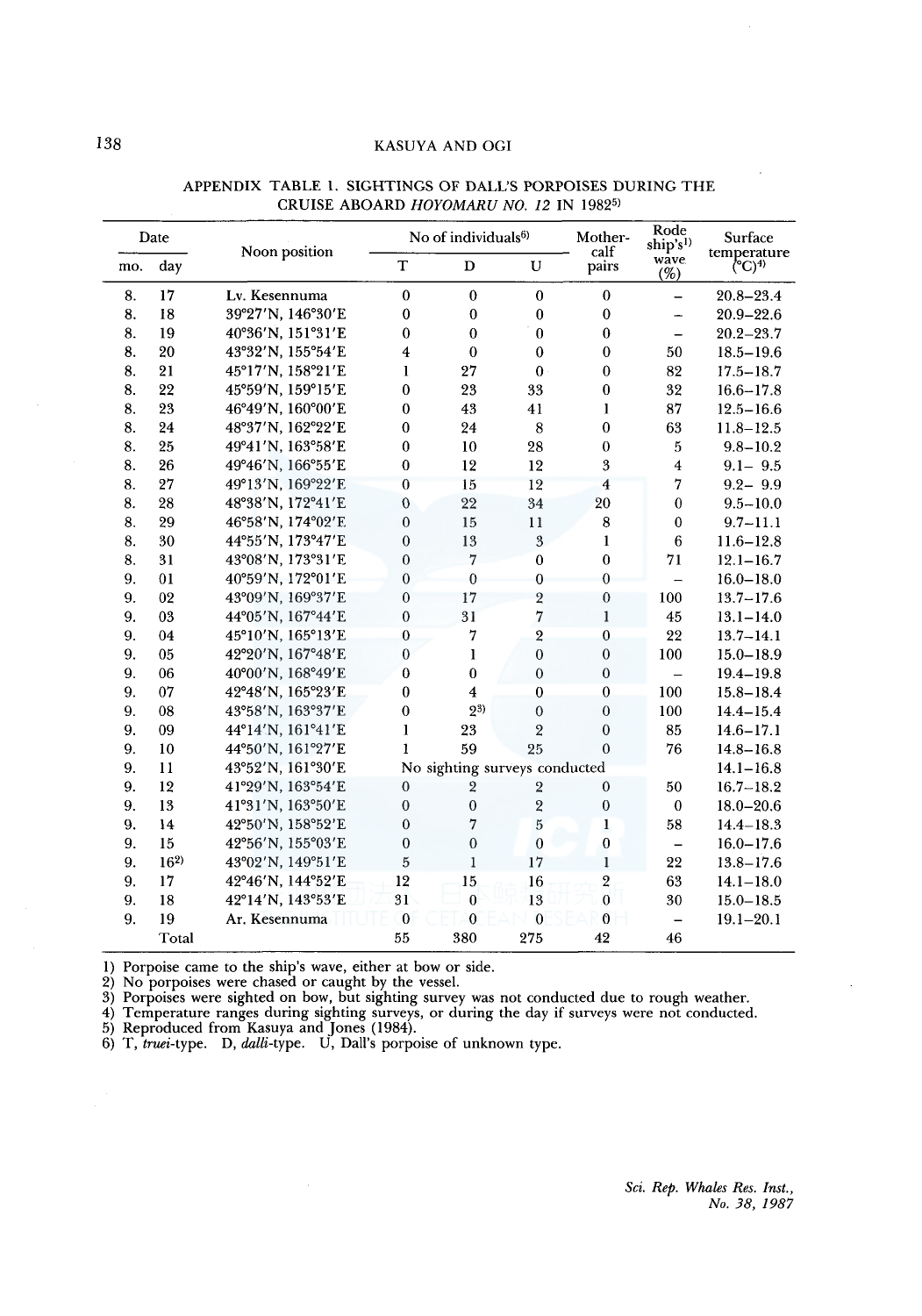| Date           |          |                                                                | position<br>Noon                      | surveyed<br>Distance                                    |           | No. of individuals <sup>2)</sup> |                |                        | Mother<br>/calf | Porpoises<br>rode bow                       | Surface water <sup>3)</sup><br>temperature |
|----------------|----------|----------------------------------------------------------------|---------------------------------------|---------------------------------------------------------|-----------|----------------------------------|----------------|------------------------|-----------------|---------------------------------------------|--------------------------------------------|
| mo. day        |          |                                                                |                                       | (mn)                                                    | ⊢         | $\mathbf{D}$                     | U              | sum                    | pairs           | wave                                        | ်)                                         |
|                |          | Hakodate                                                       | Port                                  |                                                         |           |                                  |                |                        | 0               |                                             | $19.2 - 22.8$                              |
| လက             |          | 42°11'N,                                                       | $5^{\circ}00'$ E<br>$\vec{A}$         | 28<br>124                                               | ဝ ရုတ္က ေ | $0 - 52$                         | <b>ေ</b> ေ ေ ေ | $\circ$ $\frac{8}{23}$ |                 | ុក្ខស្រាក្ខេស                               | $12.5 - 19.9$                              |
|                |          | 43°43'N.                                                       | 3°40′E<br>₹                           | 149                                                     |           |                                  |                |                        |                 |                                             | $13.3 - 16.2$                              |
| $\ddot{5}$     |          | 43°47'N                                                        | $5^{\circ}14$ 'E<br>Ξ                 |                                                         |           |                                  |                |                        |                 |                                             | $1.5 - 15.0$                               |
| ≌              |          | 43°49'N,<br>45°29'N,                                           | $0^{\circ}00'$ E<br>$\Xi$             | $\frac{2}{9}$ $\frac{1}{2}$ $\frac{1}{8}$ $\frac{1}{9}$ |           |                                  |                | 283                    |                 |                                             | $13.0 - 18.4$                              |
| $\overline{L}$ |          |                                                                | 1.50 <sub>o</sub><br>ত্র              |                                                         |           |                                  |                | 88                     |                 |                                             | $11.7 - 12.6$                              |
| ≌              |          | 47°12′N                                                        | 9°52'E<br>$\tilde{15}$                |                                                         |           |                                  | $33 + 1$       |                        |                 |                                             | $10.5 - 12.0$                              |
|                |          | 47°55'N                                                        | 164°01'E                              | 119                                                     |           | $553 -$                          |                | 40                     |                 |                                             | $10.0 - 10.9$                              |
| $\mathbb{S}^2$ |          | 50°39'N                                                        | $5^{\circ}00$ <sup>'</sup> E<br>$\Xi$ |                                                         |           |                                  | r              |                        |                 | ∘                                           | $9.9 - 10.9$                               |
|                |          | 49°28'N                                                        | 7°28'E<br>$\mathbf{e}$                | $\begin{array}{c} 20 \\ 89 \end{array}$                 |           | 4                                | $\circ$        | $\infty$ 10 $\infty$   |                 | $\circ$                                     | $9.4 - 10.3$                               |
|                |          |                                                                | $8°34'$ E<br>$\tilde{\mathcal{E}}$    | $\bullet$                                               |           |                                  |                |                        |                 | $\circ$                                     | no survey                                  |
|                |          | 48°39'N,<br>48°39'N,<br>47°12'N,                               | $0^{\circ}10^{\prime}$ E<br>Π         | 84                                                      |           | $\circ$ $\circ$                  |                | $\circ$ r              |                 | $\circ$ $-$                                 | $9.2 - 9.7$                                |
|                |          |                                                                | 1°08'E<br>17                          |                                                         |           | $\overline{\phantom{a}}$         |                |                        |                 |                                             | $9.6 - 9.9$                                |
|                | 523358   | 48°07'N                                                        | $4°28'$ E<br>Ŀ,                       | SHHERSHERS SHRES                                        |           |                                  | oowgghawoor    |                        |                 | $\frac{1}{2}$                               | $9.8 - 10.8$                               |
|                |          |                                                                | 9°33'E<br>Ě                           |                                                         |           |                                  |                |                        |                 |                                             | $10.9 - 11.5$                              |
|                | 27       | $47°31'$ N,<br>$45°57'$ N,                                     | $W$ , $50$ °8<br>$\ddot{\Gamma}$      |                                                         |           |                                  |                | 528                    |                 |                                             | $11.6 - 13.2$                              |
|                | 28       | 44°12′N                                                        | $3^{\circ}13'$ W<br>17                |                                                         |           | 31212340                         |                | 4                      |                 |                                             | $13.3 - 16.2$                              |
|                | 29       | N.10 <sub>°</sub> bł                                           | 7°53'E<br>Ĕ                           |                                                         |           |                                  |                | 9                      |                 |                                             | $13.1 - 14.9$                              |
|                | వె       | 43°37'N                                                        | $4^{\circ}04'E$<br>17.                |                                                         |           |                                  |                |                        |                 |                                             | $13.9 - 15.9$                              |
|                |          | 43°08'N                                                        | 9°38'E<br>$\tilde{e}$                 |                                                         |           |                                  |                |                        |                 | $F$ $\circ$ $\circ$ $\circ$ $\circ$ $\circ$ | $13.9 - 14.5$                              |
|                |          | 43°17'N                                                        | 5°46'E<br>$\ddot{\mathbf{e}}$         |                                                         |           |                                  |                | 36                     |                 |                                             | $12.4 - 13.0$                              |
|                |          | 43°16′N,<br>44°04′N,                                           | 3°04'E<br>$\ddot{5}$                  |                                                         |           | 4935                             | $\mbox{S}$     | 147                    |                 | 63                                          | $13.3 - 13.8$                              |
|                | ന        |                                                                | 3°07' E<br>$\overline{\omega}$        |                                                         |           |                                  | 34             | $\overline{.30}$       |                 | 47                                          | $12.6 - 13.8$                              |
|                | ᢦ        | 46°00'N                                                        | 4°33'E<br>ف                           |                                                         |           |                                  | $\mathbf{60}$  | <b>126</b>             |                 | 35                                          | $11.6 - 12.7$                              |
|                |          | 45°06'N                                                        | 1°26'E<br>$\mathbf{e}$                |                                                         |           |                                  |                |                        |                 | $\overline{40}$                             | $13.3 - 16.2$                              |
|                | n or woo | 46°05'N                                                        | 0°21'E<br>$\tilde{e}$                 |                                                         |           | $8889$                           | 50000          | $\circ$                |                 | $\circ$                                     | no survey                                  |
|                |          |                                                                | $5^{\circ}11'E$<br>$\bar{n}$          | 84                                                      |           |                                  |                | $\overline{8}$         |                 | $\overline{5}$                              | $1.8 - 13.8$                               |
|                |          | $44^{\circ}54'$ N,<br>$43^{\circ}17'$ N,<br>$42^{\circ}11'$ N, | $1^{\circ}01'$ E<br>1O                | 141                                                     |           |                                  |                |                        |                 |                                             | $12.1 - 17.3$                              |
|                |          |                                                                | 5°22'E<br>4                           | $\frac{50}{31}$                                         |           |                                  |                |                        |                 | $\circ \circ \circ$                         | $15.2 - 20.0$                              |
|                |          | Hakodate Port                                                  |                                       |                                                         |           |                                  |                |                        |                 |                                             |                                            |

Sci. Rep. Whales Res. Inst.,<br>No. 38, 1987

139

4) Includes one black type. ...... 5) Includes two black types. <.O 1) Includes secondary sightings. All the sightings were chased.<br>2) T, *truci*-type. D, *dalli*-type. U, Dall's porpoise of unknown type.<br>3) Surface water temperature range during sighting survey.<br>4) Includes two black type

2) T, *truei-type.* D, *dalli-type.* U, Dall's porpoise of unknown type. 3) Surface water temperature range during sighting survey.